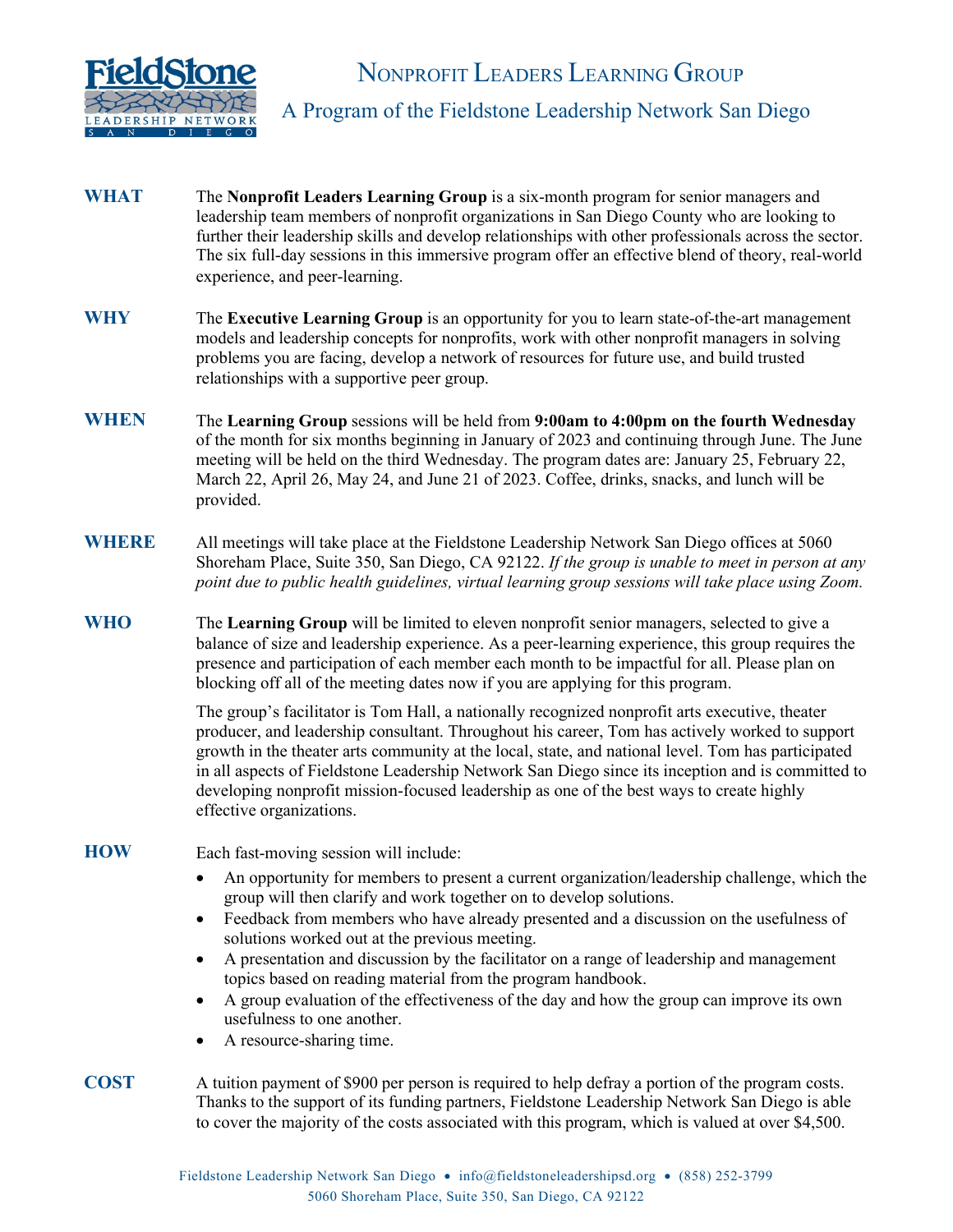

# **2023 NONPROFIT LEADERS LEARNING GROUP**

# **Confidential Application**

#### *Instructions:*

*Type or print. Please complete each section in full. Limit answers to available space. No other attachments are needed. Application must be signed by both board chair and candidate and be received no later than October 15, 2022. Applicants will be notified of the selection decisions by mid-November.*

| Name $_{-}$                                                                                                                                                                                                                                                                                                                                |                                                                                                                                                                                                                                |                               |             |  |  |  |
|--------------------------------------------------------------------------------------------------------------------------------------------------------------------------------------------------------------------------------------------------------------------------------------------------------------------------------------------|--------------------------------------------------------------------------------------------------------------------------------------------------------------------------------------------------------------------------------|-------------------------------|-------------|--|--|--|
| Last                                                                                                                                                                                                                                                                                                                                       | First                                                                                                                                                                                                                          | Middle                        | Nickname    |  |  |  |
|                                                                                                                                                                                                                                                                                                                                            | Title Communication Communication Communication Communication Communication Communication Communication Communication Communication Communication Communication Communication Communication Communication Communication Commun |                               |             |  |  |  |
|                                                                                                                                                                                                                                                                                                                                            |                                                                                                                                                                                                                                |                               |             |  |  |  |
|                                                                                                                                                                                                                                                                                                                                            |                                                                                                                                                                                                                                |                               |             |  |  |  |
|                                                                                                                                                                                                                                                                                                                                            |                                                                                                                                                                                                                                |                               |             |  |  |  |
| $\sqrt{3}$ State $\sqrt{2}$ $\sqrt{3}$ $\sqrt{2}$ $\sqrt{3}$ $\sqrt{3}$ $\sqrt{2}$ $\sqrt{3}$ $\sqrt{2}$ $\sqrt{3}$ $\sqrt{2}$ $\sqrt{3}$ $\sqrt{2}$ $\sqrt{3}$ $\sqrt{2}$ $\sqrt{3}$ $\sqrt{2}$ $\sqrt{3}$ $\sqrt{2}$ $\sqrt{3}$ $\sqrt{2}$ $\sqrt{3}$ $\sqrt{2}$ $\sqrt{3}$ $\sqrt{2}$ $\sqrt{3}$ $\sqrt{2}$<br>$\overline{\text{City}}$ |                                                                                                                                                                                                                                |                               |             |  |  |  |
|                                                                                                                                                                                                                                                                                                                                            | Business Phone                                                                                                                                                                                                                 |                               |             |  |  |  |
|                                                                                                                                                                                                                                                                                                                                            |                                                                                                                                                                                                                                |                               |             |  |  |  |
| Main service area of your organization:                                                                                                                                                                                                                                                                                                    | Arts and Culture                                                                                                                                                                                                               | Education                     | Environment |  |  |  |
|                                                                                                                                                                                                                                                                                                                                            |                                                                                                                                                                                                                                |                               |             |  |  |  |
| Health<br>Human Services                                                                                                                                                                                                                                                                                                                   | International                                                                                                                                                                                                                  |                               |             |  |  |  |
| Organization Mission:                                                                                                                                                                                                                                                                                                                      |                                                                                                                                                                                                                                |                               |             |  |  |  |
|                                                                                                                                                                                                                                                                                                                                            |                                                                                                                                                                                                                                |                               |             |  |  |  |
|                                                                                                                                                                                                                                                                                                                                            |                                                                                                                                                                                                                                |                               |             |  |  |  |
|                                                                                                                                                                                                                                                                                                                                            |                                                                                                                                                                                                                                |                               |             |  |  |  |
|                                                                                                                                                                                                                                                                                                                                            |                                                                                                                                                                                                                                |                               |             |  |  |  |
| Annual Budget: $\bigcirc$ less than \$250K $\bigcirc$ \$250K-\$500K $\bigcirc$ \$500K-\$1M $\bigcirc$ \$1M-\$5M                                                                                                                                                                                                                            |                                                                                                                                                                                                                                |                               | $$5M+$      |  |  |  |
|                                                                                                                                                                                                                                                                                                                                            |                                                                                                                                                                                                                                |                               |             |  |  |  |
|                                                                                                                                                                                                                                                                                                                                            |                                                                                                                                                                                                                                | Year you started current role |             |  |  |  |
| <b>Current Responsibilities:</b>                                                                                                                                                                                                                                                                                                           |                                                                                                                                                                                                                                |                               |             |  |  |  |
|                                                                                                                                                                                                                                                                                                                                            |                                                                                                                                                                                                                                |                               |             |  |  |  |
|                                                                                                                                                                                                                                                                                                                                            |                                                                                                                                                                                                                                |                               |             |  |  |  |
|                                                                                                                                                                                                                                                                                                                                            |                                                                                                                                                                                                                                |                               |             |  |  |  |
| Do you serve or volunteer for any other nonprofit organization? _________ Organization(s) ________________                                                                                                                                                                                                                                 |                                                                                                                                                                                                                                |                               |             |  |  |  |
|                                                                                                                                                                                                                                                                                                                                            |                                                                                                                                                                                                                                |                               |             |  |  |  |
|                                                                                                                                                                                                                                                                                                                                            |                                                                                                                                                                                                                                |                               |             |  |  |  |
| Employment history over last 10 years (fill out or attach resume instead):                                                                                                                                                                                                                                                                 |                                                                                                                                                                                                                                |                               |             |  |  |  |
| Employer:                                                                                                                                                                                                                                                                                                                                  | Title:                                                                                                                                                                                                                         |                               | Dates:      |  |  |  |
|                                                                                                                                                                                                                                                                                                                                            |                                                                                                                                                                                                                                |                               |             |  |  |  |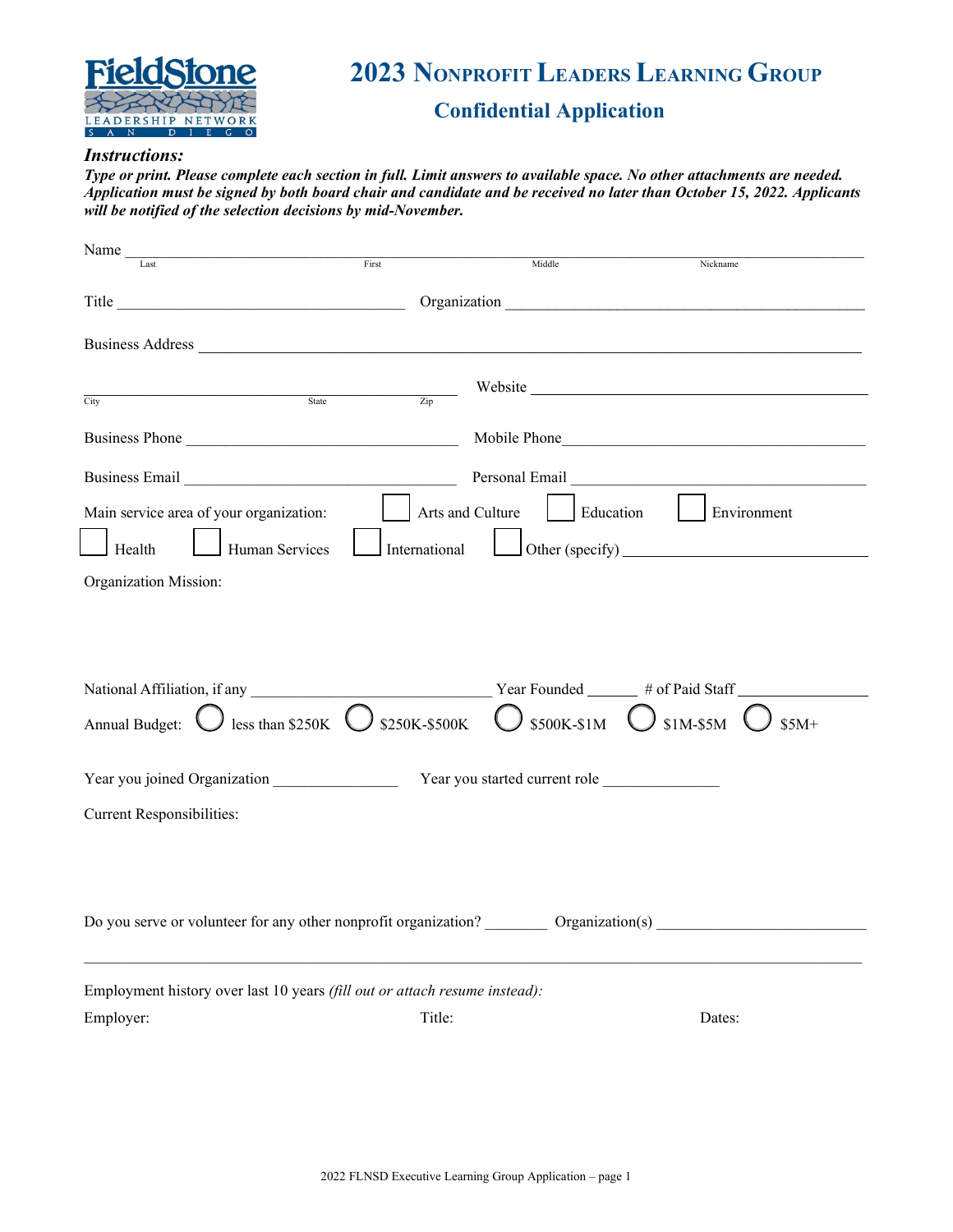# **Learning Group Entrance Survey**

To assist us in putting the Learning Group together, please complete the following questions. The information you provide in this survey will be kept **confidential.**

- 1. How did you hear about this program?
- 2. What led you to apply to a Learning Group this year?
- 3. How would you like to develop as a leader through your learning group experience? (check all that apply)

| Gain clarity and/or confidence about my<br>purpose/mission as a nonprofit leader     | Improve my time-management                            |
|--------------------------------------------------------------------------------------|-------------------------------------------------------|
| Learn to apply my leadership skills more                                             | Find personal/professional balance                    |
| effectively                                                                          | Reduce stress                                         |
| Discover what my strengths and weaknesses as a<br>leader are and how to address them | Better understand nonprofit management best practices |
| Strengthen my problem-solving ability                                                | Other:                                                |
|                                                                                      |                                                       |

4. In what ways are you hoping that the Learning Group experience will increase the capacity/effectiveness of your organization? (check all that apply)

| Develop strategies to manage staff more<br>effectively                                    | Strengthen the impact of my individual leadership on my<br>organization |
|-------------------------------------------------------------------------------------------|-------------------------------------------------------------------------|
| $\Box$ Cultivate effective relationships within the<br>leadership team of my organization | Address a significant organizational problem or challenge               |
| Increase my or my organization's collaboration<br>with other leaders and/or organizations | Other:                                                                  |

*Participating in a peer learning group reaps many rewards: you develop strong professional connections with colleagues who are in similar roles; share and receive practical knowledge, ideas, and tools to help in your work; grow professionally as you learn new ideas, take risks, and mentor others; and give and receive support dealing with the challenges you face. Through active involvement in the peer learning process, you and your organization will be more effective in your work.*

*The most important factor in the success of a peer learning group is how well you prepare for, participate in, and interact with others.* 

- 5. How do you think you would benefit from participating in a peer learning experience?
- 6. What do you believe you would be able to contribute to the peer learning experience?

### *Peer learning cannot take place without the presence and participation of its members.*

- 7. Understanding the importance of your participation, what would cause you to miss a Learning Group session?
- 8. Is there anything else that you would like us to know about you, your organization, or your participation in the program?